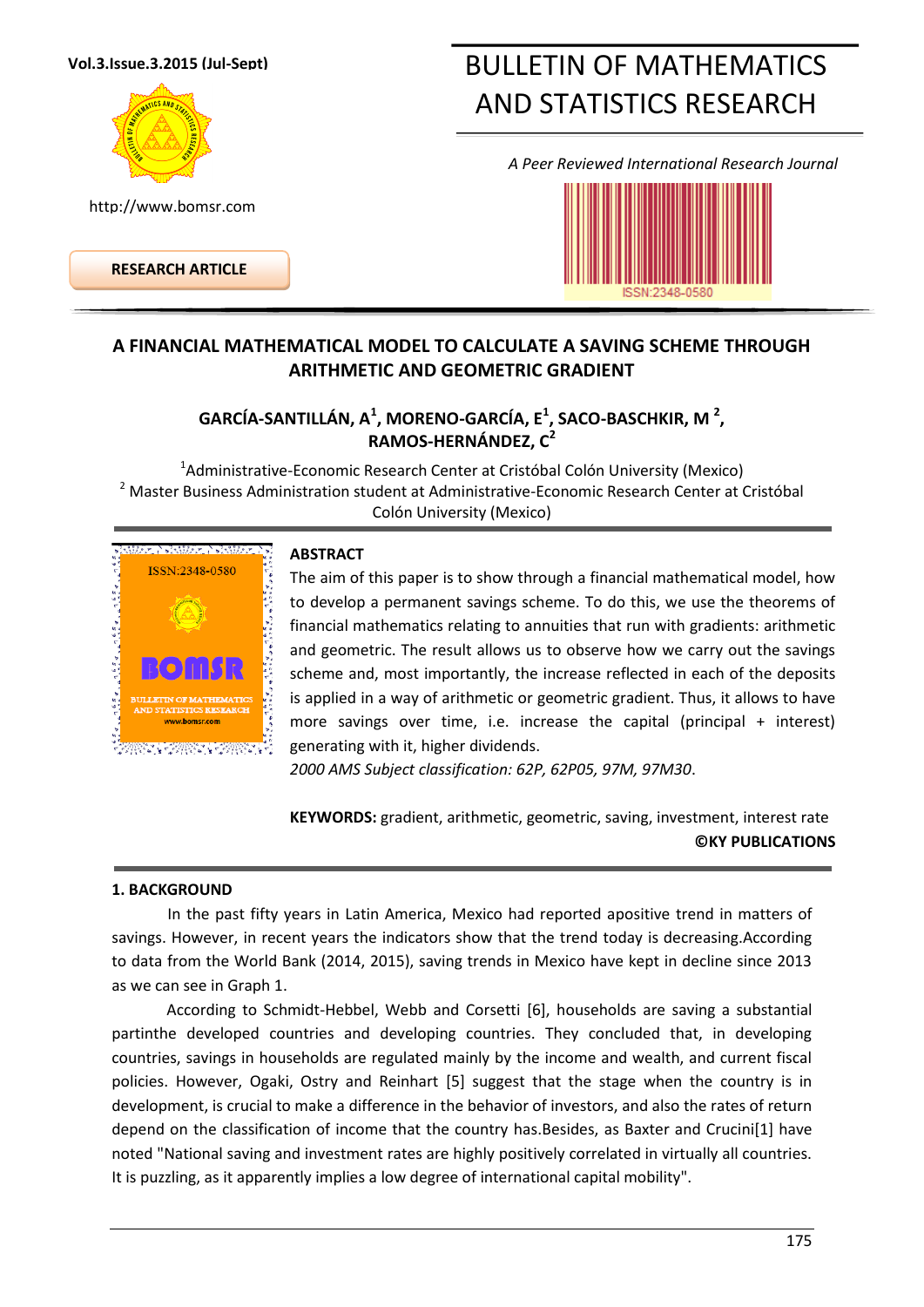

#### Source: The World Bank (2014)

Mexico, for instance, is listed as a country of the medium-high socioeconomic level (World Bank, 2015). A Financial Group study revealed that only 7.2% of the population saved in the year 2013 with the purpose to confront an economiccontingency, or for retirement (Forbes, 2013).

With this consideration, now the problem arises in the development of the hypothetical case

#### **1.1. Statement of problem**

It is thought that the main problem of Mexican youth, is the lack of adequate financial education, according to Moreno, García-Santillán and Managua[4]. Also, little knowledge of investment instruments, which serve to grow (increase) of their income in the short and long term.Added to this, it is also important to consider as main factors: socioeconomic status and current fiscal policies.

Regarding information published in Forbes Mexico (2013) it is necessary to generate knowledge and confidence in the use of financial products among active consumers corresponding to 40% of the unbanked population of the country.

With these arguments, we may observe that the lack of savings may be associatedwith the lack of knowledge in this field. Also, the percentage of the population that does not use financial services is very high. For that reason in this document, it is shown, from a financial mathematical model,how may be developing a savings scheme in two scenarios: with arithmetic gradients or geometric gradients.

#### **1.1.1. Development of the case**

To develop the model, firstly the arithmetic formula post-payment gradient is used with a fixed interest rate monthly, and subsequently, the model with a post-payment geometric gradient is developed similarly, with a fixed monthly rate.We remember that ordinary interest is calculated on the basis of a 360-day year or a 30-day month; exact interest is calculated on a 365-day year. The interest formulas for both ordinary and exact interest are the same, with atime slightly differing when given as number of days.

#### **Scenario a) Gradient Arithmetic Post payment**

The data to calculate both cases are:

|           | Overdue annuity (post-payment) |                     |
|-----------|--------------------------------|---------------------|
| $Aq =$    | \$1,000.00                     | Arithmetic gradient |
| $Gq=$     | 5.5%                           | Geometric gradient  |
| $n =$     | 24                             | Both cases          |
| $i_{r}$ = | 1.50% monthly                  | <b>Both cases</b>   |
| $Rp1 =$   | \$10,000.00                    | Both cases          |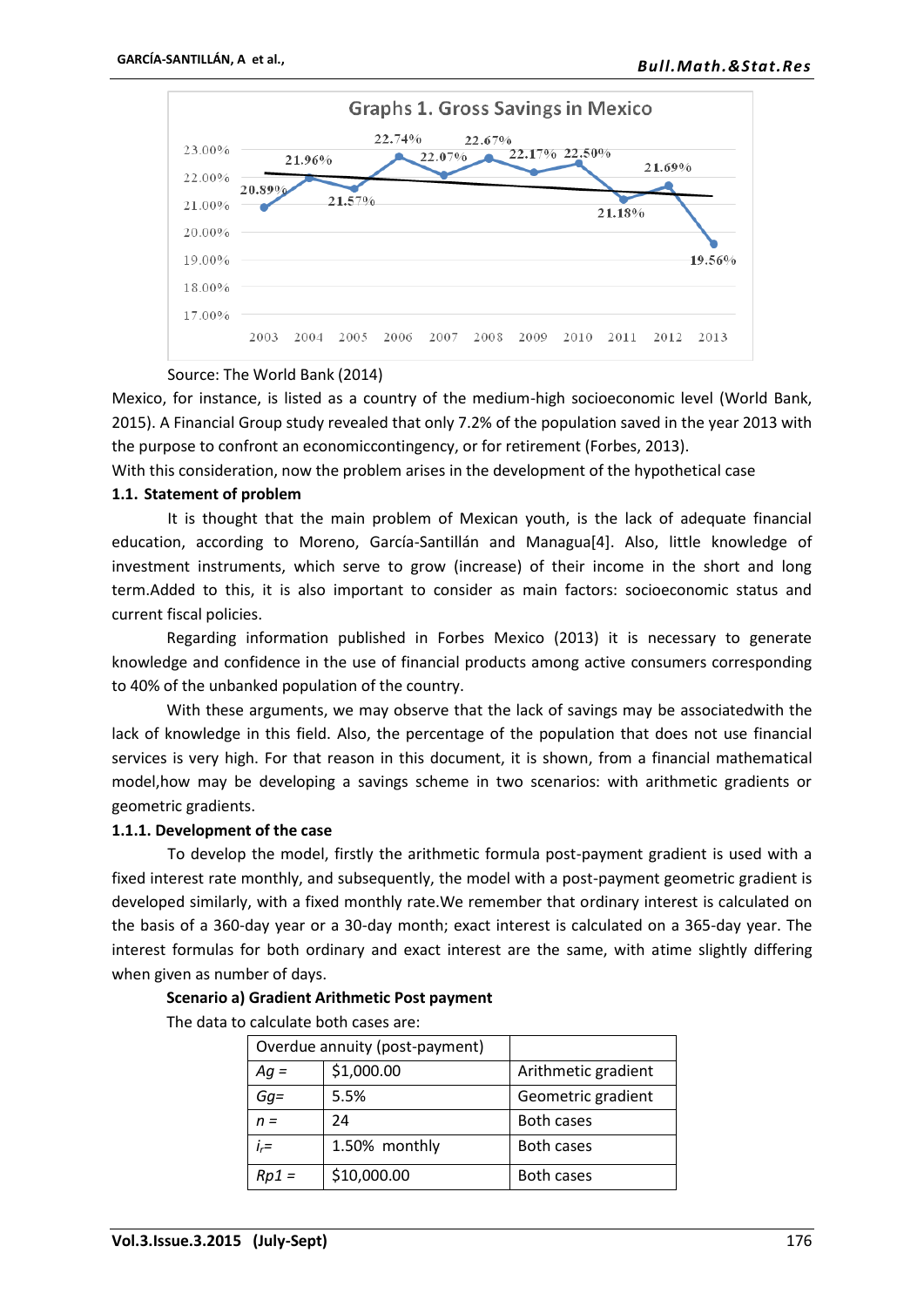Where:

*Mag*= Amount accumulated with arithmetic gradient

*n*= time

*Ag=* arithmetic gradient

*ir*= interest rate

*Rp1*= the first deposit (periodical deposit)

The formula that we use:

$$
Mag = \left[ R_{p1} + \frac{Ag}{i_r} \right] \left[ \frac{\left( I + i_r \right)^n - I}{i_r} \right] \cdot \left( \frac{n * Ag}{i_r} \right)
$$
\n(1)

Therefore, we have:

Therefore, we have:  
\n
$$
Mag = \begin{bmatrix} 10,000.00 + \frac{\$1,000.00}{0.015} \end{bmatrix} \begin{bmatrix} (1+0.015)^{24} - 1 \\ 0.015 \end{bmatrix} - \begin{bmatrix} 24 * \$1,000.00 \\ 0.015 \end{bmatrix}
$$
\n
$$
Mag = \$10,000.00 + \$66,666.67 \begin{bmatrix} (1.015)^{24} - 1 \\ 0.015 \end{bmatrix} - \begin{bmatrix} \$24,000.00 \\ 0.015 \end{bmatrix}
$$
\n(1.1)

$$
Mag = \left[ \$10,000.00 + \frac{0.015}{0.015} \right] \left[ \frac{0.015}{0.015} \right]^{-1} \left[ \frac{0.015}{0.015} \right]
$$
\n
$$
Mag = \$10,000.00 + \$66,666.67 \left[ \frac{(1.015)^{24} - 1}{0.015} \right] - \left( \frac{\$24,000.00}{0.015} \right)
$$
\n
$$
(1.2)
$$

$$
Mag = \left[ $76,666.67 \right] \left[ \frac{1.4295028 - 1}{0.015} \right] - \left( 51'600,000.00 \right)
$$
\n
$$
Mag = \left[ $76,666.67 \right] \left[ \frac{0.4295028 - 1}{0.015} \right] - \left( $1'600,000.00 \right)
$$
\n
$$
Mag = \left[ $76,666.67 \right] \left[ \frac{0.4295028}{0.015} \right] - $1'600,000.00
$$
\n
$$
(1.3)
$$

$$
Mag = \begin{bmatrix} $76,666.67 \end{bmatrix} \begin{bmatrix} 0.015 & 0.015 \\ \frac{0.4295028}{0.015} \end{bmatrix} - $1'600,000.00 \tag{1.4}
$$

$$
Mag = [\$76,666.67][28.63352] - \$1'600,000.00
$$
  
\n
$$
Mag = \$2'195,236.63 - \$1'600,000.00
$$
\n(1.5)  
\n
$$
(1.4)
$$
\n
$$
(1.4)
$$
\n
$$
(1.5)
$$
\n(1.6)

$$
Mag = \$2'195, 236.63 - \$1'600, 000.00
$$
\n
$$
(1.6)
$$

$$
Mag = 595, 236.63 \tag{1.7}
$$

Now we will check it with an amortization table:

**Table 1.** Saving found (annuityoverdue)

| Deposit number | Annuity     | Interest   | <b>Balance</b> |  |  |  |
|----------------|-------------|------------|----------------|--|--|--|
| 1              | \$10,000.00 | 0.00       | \$10,000.00    |  |  |  |
| 2              | \$11,000.00 | \$150.00   | \$21,150.00    |  |  |  |
| 3              | \$12,000.00 | \$317.25   | \$33,467.25    |  |  |  |
| 4              | \$13,000.00 | \$502.01   | \$46,969.26    |  |  |  |
| 5              | \$14,000.00 | \$704.54   | \$61,673.80    |  |  |  |
| 6              | \$15,000.00 | \$925.11   | \$77,598.90    |  |  |  |
| 7              | \$16,000.00 | \$1,163.98 | \$94,762.89    |  |  |  |
| 8              | \$17,000.00 | \$1,421.44 | \$113,184.33   |  |  |  |
| 9              | \$18,000.00 | \$1,697.76 | \$132,882.10   |  |  |  |
| 10             | \$19,000.00 | \$1,993.23 | \$153,875.33   |  |  |  |
| 11             | \$20,000.00 | \$2,308.13 | \$176,183.46   |  |  |  |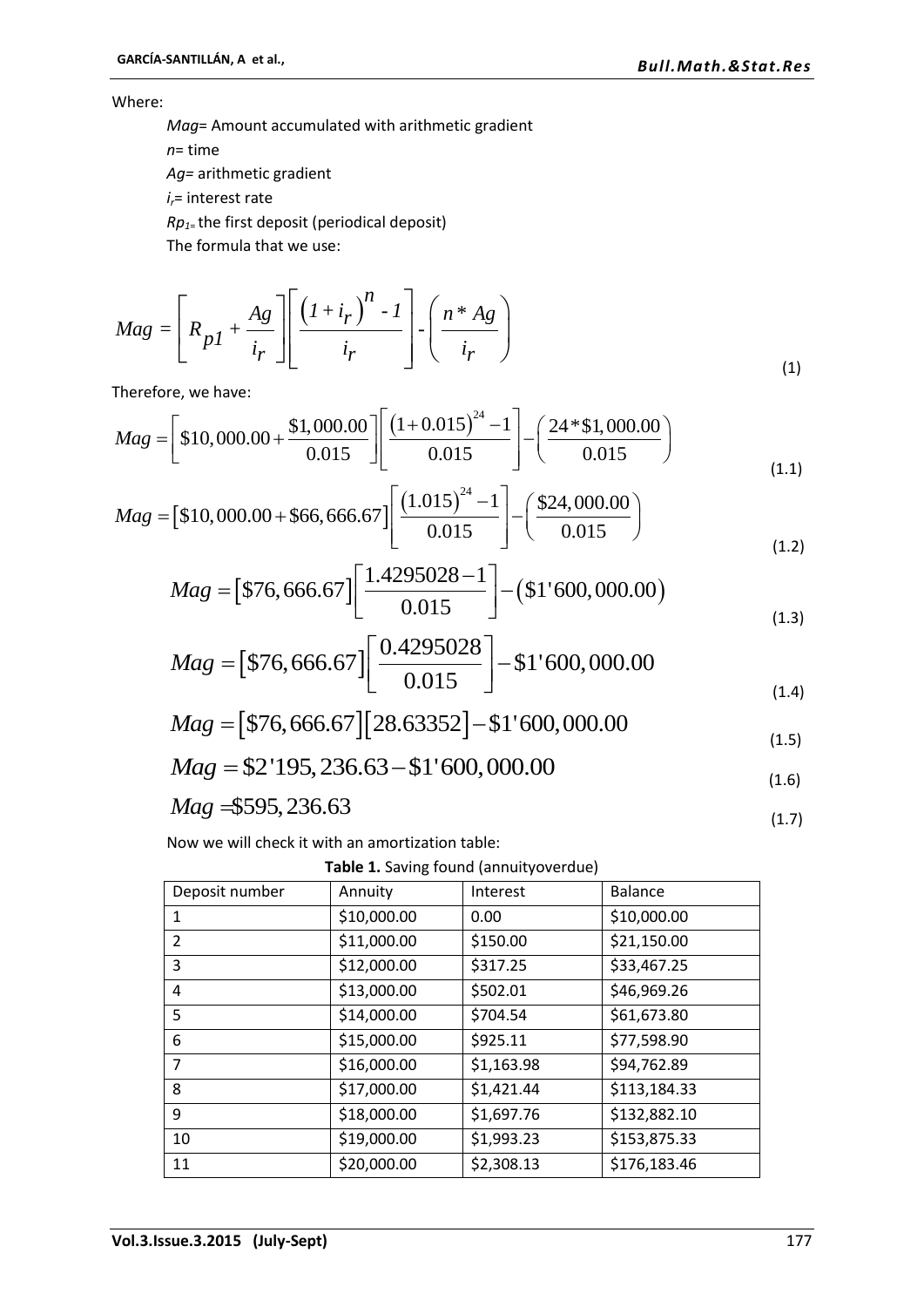| 12 | \$21,000.00 | \$2,642.75 | \$199,826.21 |
|----|-------------|------------|--------------|
| 13 | \$22,000.00 | \$2,997.39 | \$224,823.60 |
| 14 | \$23,000.00 | \$3,372.35 | \$251,195.96 |
| 15 | \$24,000.00 | \$3,767.94 | \$278,963.90 |
| 16 | \$25,000.00 | \$4,184.46 | \$308,148.35 |
| 17 | \$26,000.00 | \$4,622.23 | \$338,770.58 |
| 18 | \$27,000.00 | \$5,081.56 | \$370,852.14 |
| 19 | \$28,000.00 | \$5,562.78 | \$404,414.92 |
| 20 | \$29,000.00 | \$6,066.22 | \$439,481.14 |
| 21 | \$30,000.00 | \$6,592.22 | \$476,073.36 |
| 22 | \$31,000.00 | \$7,141.10 | \$514,214.46 |
| 23 | \$32,000.00 | \$7,713.22 | \$553,927.68 |
| 24 | \$33,000.00 | \$8,308.92 | \$595,236.59 |

Source: own

Note: The differences are due to rounding.

## **Scenario b) Gradient Geometric Post-payment**

The formula that we use:  
\n
$$
MGg = R_{p1} \left[ \frac{\left(1 + i_r\right)^n - \left(1 + Gg\right)^n}{i_r - Gg} \right]
$$
\n(2)

Therefore, we have:

Therefore, we have:  
\n
$$
MGg = $10,000.00 \left[ \frac{(1+0.015)^{24} - (1+0.055)^{24}}{0.015 - 0.055} \right]
$$
\n
$$
MGg = $10,000.00 \left[ \frac{(1.015)^{24} - (1.055)^{24}}{0.015 - 0.055} \right] MGg = $10,000.00 \left[ \frac{1.4295028 - 3.6145899}{0.015 - 0.055} \right]_{(2.2)}
$$

 $(2.4)$ 

$$
MGg = $10,000.00 \left[ \frac{-2.1850871}{-0.04} \right] MGg = $10,000.00 (54.6271775)
$$
 (2.3)

$$
MGg = $546, 271.78
$$

Now we will check it with an amortization table:

**Table 2.** Saving found (annuity overdue)

| Deposit number | Annuity     | Interest   | <b>Balance</b> |
|----------------|-------------|------------|----------------|
| 1              | \$10,000.00 |            | \$10,000.00    |
| 2              | \$10,550.00 | \$150.00   | \$20,700.00    |
| 3              | \$11,130.25 | \$310.50   | \$32,140.75    |
| 4              | \$11,742.41 | \$482.11   | \$44,365.28    |
| 5              | \$12,388.25 | \$665.48   | \$57,419.00    |
| 6              | \$13,069.60 | \$861.29   | \$71,349.89    |
| 7              | \$13,788.43 | \$1,070.25 | \$86,208.56    |
| 8              | \$14,546.79 | \$1,293.13 | \$102,048.48   |
| 9              | \$15,346.87 | \$1,530.73 | \$118,926.07   |
| 10             | \$16,190.94 | \$1,783.89 | \$136,900.91   |
| 11             | \$17,081.44 | \$2,053.51 | \$156,035.87   |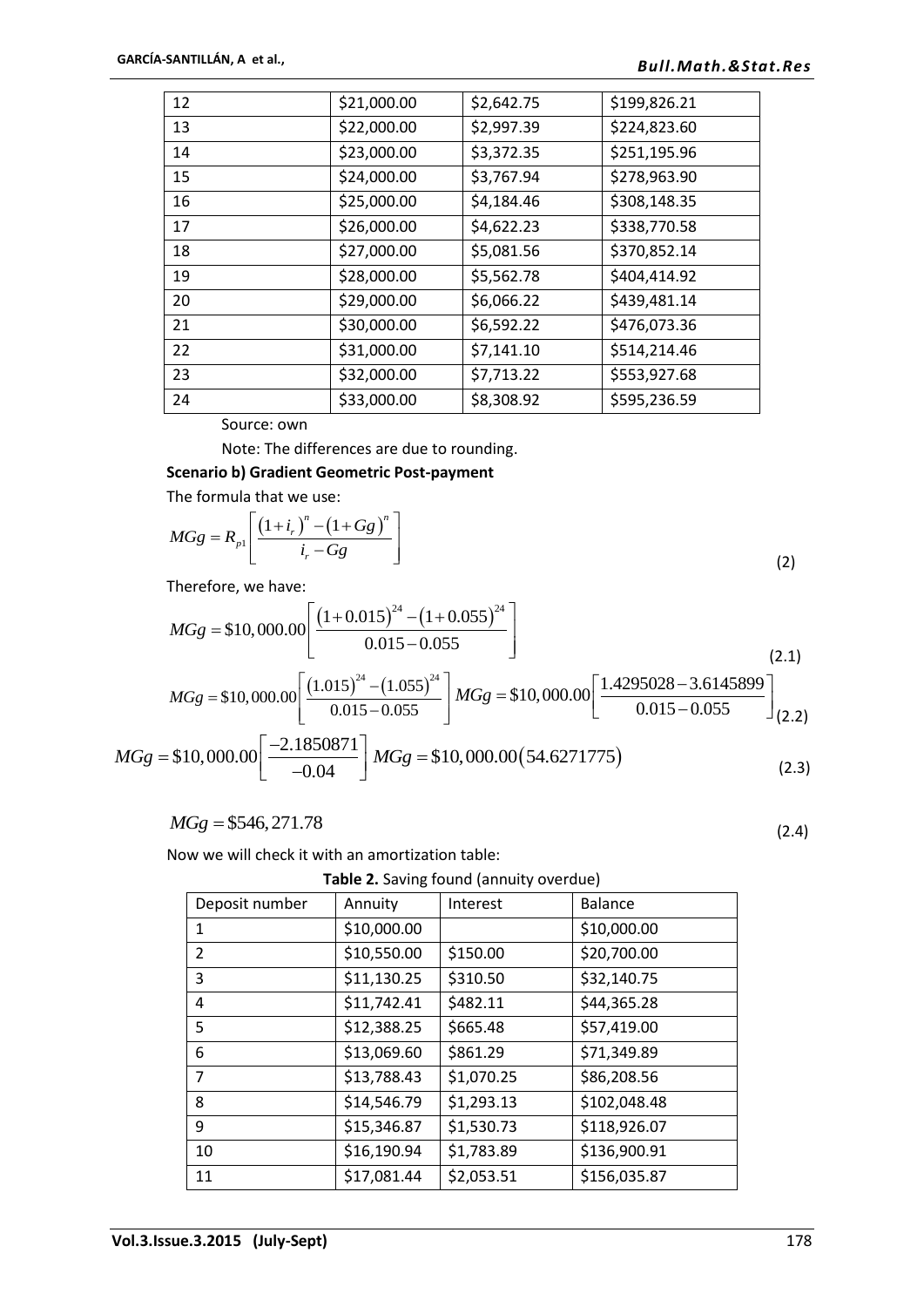| 12 | \$18,020.92 | \$2,340.54 | \$176,397.33 |
|----|-------------|------------|--------------|
| 13 | \$19,012.07 | \$2,645.96 | \$198,055.36 |
| 14 | \$20,057.74 | \$2,970.83 | \$221,083.93 |
| 15 | \$21,160.91 | \$3,316.26 | \$245,561.11 |
| 16 | \$22,324.76 | \$3,683.42 | \$271,569.29 |
| 17 | \$23,552.63 | \$4,073.54 | \$299,195.45 |
| 18 | \$24,848.02 | \$4,487.93 | \$328,531.41 |
| 19 | \$26,214.66 | \$4,927.97 | \$359,674.04 |
| 20 | \$27,656.47 | \$5,395.11 | \$392,725.62 |
| 21 | \$29,177.57 | \$5,890.88 | \$427,794.08 |
| 22 | \$30,782.34 | \$6,416.91 | \$464,993.33 |
| 23 | \$32,475.37 | \$6,974.90 | \$504,443.60 |
| 24 | \$34,261.52 | \$7,566.65 | \$546,271.77 |
|    |             |            |              |

Source: own

Note: The differences are due to rounding.

#### **DISCUSSION**

The development of both models gradient leads to the following assumptions: firstly in both cases the initial payment or first instalment is similar (\$10,000.00 dls.), as well as the interest rate that will generate dividends or yields (1.5% monthly) and shall be valid, during the time in which this fund savings shall be constituted (24 months).

In the case of arithmetic gradient a gradual increase of  $\frac{1}{2}$  1,000.00 from the second installment and so on until the end, was established. In the case of geometric gradient a gradual percentage increase of 5.5% from the second fee or deposit, it was established as well.

At the beginning, we may think that the arithmetic gradient model is the best choice versus geometric gradient, because as we can see in Table 3, in each of the months increased annuity is higher in the arithmetic gradient versus geometric gradient.Apparently, it is, or at least until the annuity number 23 where we can see that in the first case (*Ga)*the annuity is \$32,000.00 while on the other scenario (*Gg*) reached the amount of \$32,475.37 and hereinafter, in this format (*Gg*) the amount of the annuity versus the arithmetic gradient, is exceeded.

In both cases, we can observe a practical usefulness for the investor. Probably some savers prefer to set an amount corresponding to the increase made in each one of annuities, while other investors prefer to establish it as a percentage.

In both cases, it is recommended that, in addition to having practical usefulness both formats, these must be aligned to the theoretical assumption that says: greater deposit with higher capitalization, higher returns are obtained. It is based on the effect of compound interest which states García Santillán [2, 3]

| Arithmetic Gradient (annuity overdue) |             |          | Geometric Gradient (annuity overdue) |                |             |          |                |
|---------------------------------------|-------------|----------|--------------------------------------|----------------|-------------|----------|----------------|
| Deposit                               | Annuity     | Interest | <b>Balance</b>                       | Deposit        | Annuity     | Interest | <b>Balance</b> |
| number                                |             |          |                                      | number         |             |          |                |
|                                       | \$10,000.00 | 0        | \$10,000.00                          | 1              | \$10,000.00 |          | \$10,000.00    |
| 2                                     | \$11,000.00 | \$150.00 | \$21,150.00                          | $\overline{2}$ | \$10,550.00 | \$150.00 | \$20,700.00    |
| 3                                     | \$12,000.00 | \$317.25 | \$33,467.25                          | 3              | \$11,130.25 | \$310.50 | \$32,140.75    |
| 4                                     | \$13,000.00 | \$502.01 | \$46,969.26                          | 4              | \$11,742.41 | \$482.11 | \$44,365.28    |
| 5                                     | \$14,000.00 | \$704.54 | \$61,673.80                          | 5              | \$12,388.25 | \$665.48 | \$57,419.00    |

Table 3. Comparative investment found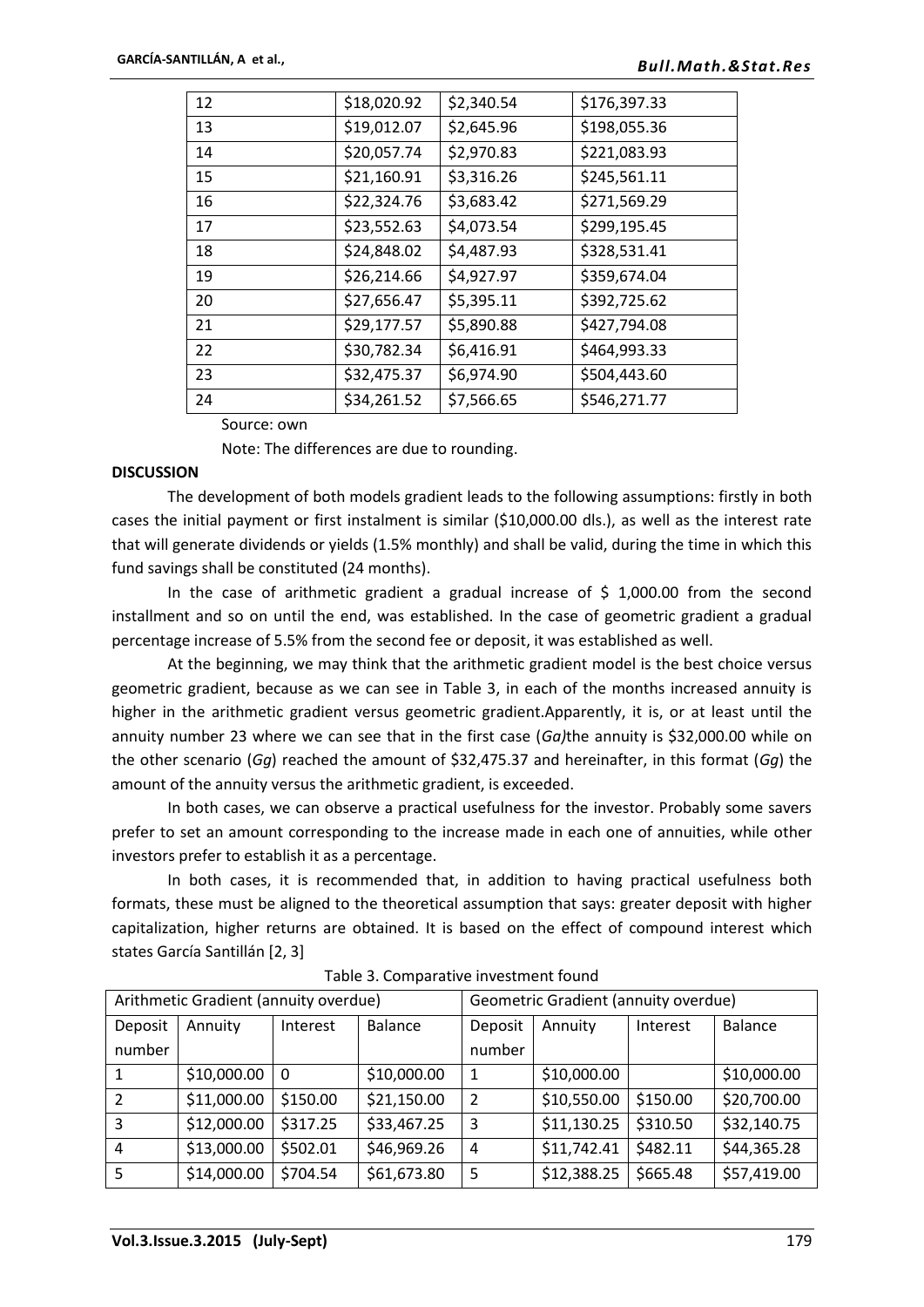| 6              | \$15,000.00 | \$925.11   | \$77,598.90  | 6  | \$13,069.60 | \$861.29   | \$71,349.89  |
|----------------|-------------|------------|--------------|----|-------------|------------|--------------|
| $\overline{7}$ | \$16,000.00 | \$1,163.98 | \$94,762.89  | 7  | \$13,788.43 | \$1,070.25 | \$86,208.56  |
| 8              | \$17,000.00 | \$1,421.44 | \$113,184.33 | 8  | \$14,546.79 | \$1,293.13 | \$102,048.48 |
| 9              | \$18,000.00 | \$1,697.76 | \$132,882.10 | 9  | \$15,346.87 | \$1,530.73 | \$118,926.07 |
| 10             | \$19,000.00 | \$1,993.23 | \$153,875.33 | 10 | \$16,190.94 | \$1,783.89 | \$136,900.91 |
| 11             | \$20,000.00 | \$2,308.13 | \$176,183.46 | 11 | \$17,081.44 | \$2,053.51 | \$156,035.87 |
| 12             | \$21,000.00 | \$2,642.75 | \$199,826.21 | 12 | \$18,020.92 | \$2,340.54 | \$176,397.33 |
| 13             | \$22,000.00 | \$2,997.39 | \$224,823.60 | 13 | \$19,012.07 | \$2,645.96 | \$198,055.36 |
| 14             | \$23,000.00 | \$3,372.35 | \$251,195.96 | 14 | \$20,057.74 | \$2,970.83 | \$221,083.93 |
| 15             | \$24,000.00 | \$3,767.94 | \$278,963.90 | 15 | \$21,160.91 | \$3,316.26 | \$245,561.11 |
| 16             | \$25,000.00 | \$4,184.46 | \$308,148.35 | 16 | \$22,324.76 | \$3,683.42 | \$271,569.29 |
| 17             | \$26,000.00 | \$4,622.23 | \$338,770.58 | 17 | \$23,552.63 | \$4,073.54 | \$299,195.45 |
| 18             | \$27,000.00 | \$5,081.56 | \$370,852.14 | 18 | \$24,848.02 | \$4,487.93 | \$328,531.41 |
| 19             | \$28,000.00 | \$5,562.78 | \$404,414.92 | 19 | \$26,214.66 | \$4,927.97 | \$359,674.04 |
| 20             | \$29,000.00 | \$6,066.22 | \$439,481.14 | 20 | \$27,656.47 | \$5,395.11 | \$392,725.62 |
| 21             | \$30,000.00 | \$6,592.22 | \$476,073.36 | 21 | \$29,177.57 | \$5,890.88 | \$427,794.08 |
| 22             | \$31,000.00 | \$7,141.10 | \$514,214.46 | 22 | \$30,782.34 | \$6,416.91 | \$464,993.33 |
| 23             | \$32,000.00 | \$7,713.22 | \$553,927.68 | 23 | \$32,475.37 | \$6,974.90 | \$504,443.60 |
| 24             | \$33,000.00 | \$8,308.92 | \$595,236.59 | 24 | \$34,261.52 | \$7,566.65 | \$546,271.77 |
|                |             |            |              |    |             |            |              |

Source: own

#### **CONCLUSIONS**

The development of this exercise contributes to provide the type of demonstration and explanation required to move gradually society from a culture of saving to the possibility of investing. In Mexico, 61% of the adult population have a savings account, but only 2% have an investment account. To generate the education and confidence needed to increase savings culture in Mexico's people is stepping forward to the possibility that those savings will also become a smart investment.

Gradients are financial transactions in which it is agreed to cover the obligation on a series of increasing or decreasing periodic payments with certain conditions. The result of this exercise allowsto appreciate that the difference between a scenario with arithmetic gradient and one with geometric gradient is minimal. However, in the first scenario the monthly payment obtained is greater than the second one.

#### **REFERENCES**

- [1]. Baxter, M., and Crucini, M. (1993). "*Explaining Saving-Investment Correlations"*. The American Economic Review Vol. 83 No. 3. USA.
- [2]. García-Santillán, A., (2011). *Administración Financiera 1* [Financial Management 1]. Euro-Mediterranean Network, Full text at Universidad de Málaga, ISBN-13: 978-84-693-7162-6 Registro en la Biblioteca Nacional de España Nº 10/101867. Retrieved from http://www.eumed.net/libros/2010c/729/index.htm
- [3]. *García-Santillán, A.* (2014) "*Matemáticas Financieras para la toma de decisiones*" *[Financial Math for making decisions]*. Euromediterranea Network. Universidad de Málaga Edición electrónica. Retrieved from http://www.eumed.net/libros
- [4]. Moreno, E.; García-Santillán, A.; Munguía, J. (2013). Some aspects about financial knowledge of undergraduate students. *International Journal of Management and Sustainability Vol.3 Issue 4 pp 40-62* Online ISSN: 2306-0662 Print ISSN: 2306-9856.